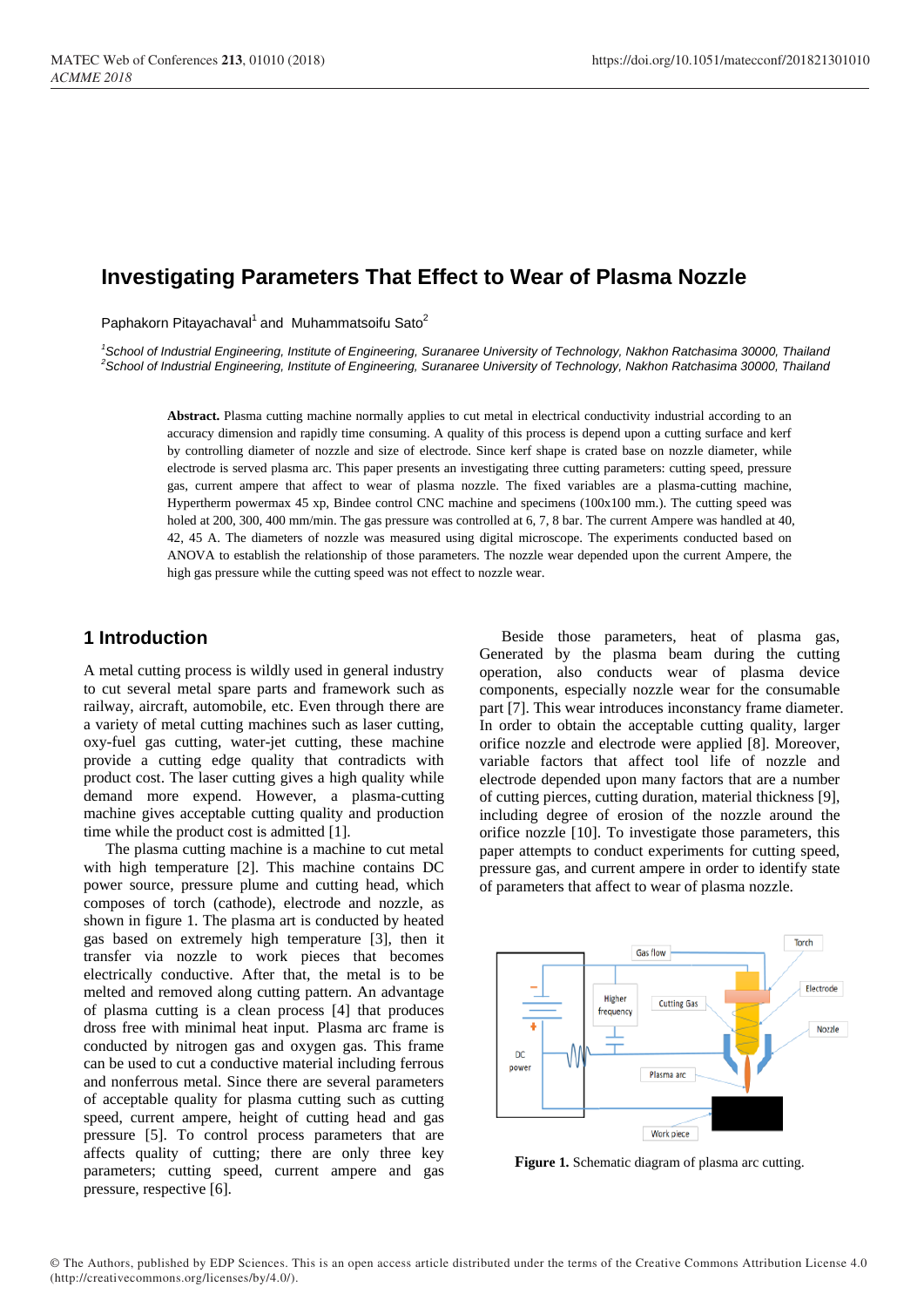|                                                                                   |  | Table 1. The factors comparison of fuel-gas cut, laser cut and plasma cut from [11]. (Publication Section 5: Electromagnetic Heating |
|-----------------------------------------------------------------------------------|--|--------------------------------------------------------------------------------------------------------------------------------------|
| Department of Alternative Energy Department and Efficiency http://www.dede.go.th) |  |                                                                                                                                      |

| <b>Machine</b><br>Fuel-gas cut                                                                                             |              | <b>Laser</b> cut                                                                       | Plasma cut                                                                               |  |
|----------------------------------------------------------------------------------------------------------------------------|--------------|----------------------------------------------------------------------------------------|------------------------------------------------------------------------------------------|--|
| Pool cut quality get<br>most burns and<br><b>Quality cut</b><br>Finishing work piece                                       |              | best cut quality get minas<br>burns                                                    | Good cut quality get<br><b>burns</b>                                                     |  |
| <b>Cut speed</b>                                                                                                           | Quite slowly |                                                                                        | Fast                                                                                     |  |
| Around 200,000-<br>500,000 for machine<br>cut metal diameter<br><b>Machine price</b><br>$20x6.5$ ft $.0.4$ in<br>thickness |              | Around 300,000 for<br>machine cut metal<br>diameter $20x6.5$ ft $.0.4$ in<br>thickness | Around $120,000$ for<br>machine cut metal<br>diameter $20x6.5$ ft $.0.4$<br>in thickness |  |
| <b>Consultable</b><br>Tip cutter                                                                                           |              | Protective glass, gas<br>nozzle<br>Dust filter                                         | Cutting nozzle,<br>electrode                                                             |  |

# **2 Experimental**

There are three factors that were investigated on this experimental: current ampere, cutting speed, gas pressure. The current ampere (40, 42, 45A), cutting speed (200, 300, 400mm/min) and gas pressure (6, 7, 8 bar) ware applied to cut metal (588GrA, 242 Type I) 10 mm. thickness. The cutting parameters were established as presented in Table 2.

Table 2. The cutting parameters for experimental

| Factor            | Symbol | Level |     |     | Unit   |
|-------------------|--------|-------|-----|-----|--------|
|                   |        |       | 2   | 3   |        |
| Current<br>Ampere | A      | 40    | 42  | 45  | А      |
| Gas<br>Pressure   | в      | 6     |     | 8   | bar    |
| cutting<br>Speed  | C      | 200   | 300 | 400 | mm/min |

The experimental machine was the Hypertherm powermax 45 xp and the head moving control unit was applied Bindee control, as show in Fig 2. The size of specimens were 100 mm x 100 mm, as show in Fig 3. A digital microscope model Keyence VHX 700F was applied to measure diameter of nozzles after cutting, as show Fig 4.



 **Figure 2.** Plasma cutting machine , bindee control.



**Figure 3.** The size of specimen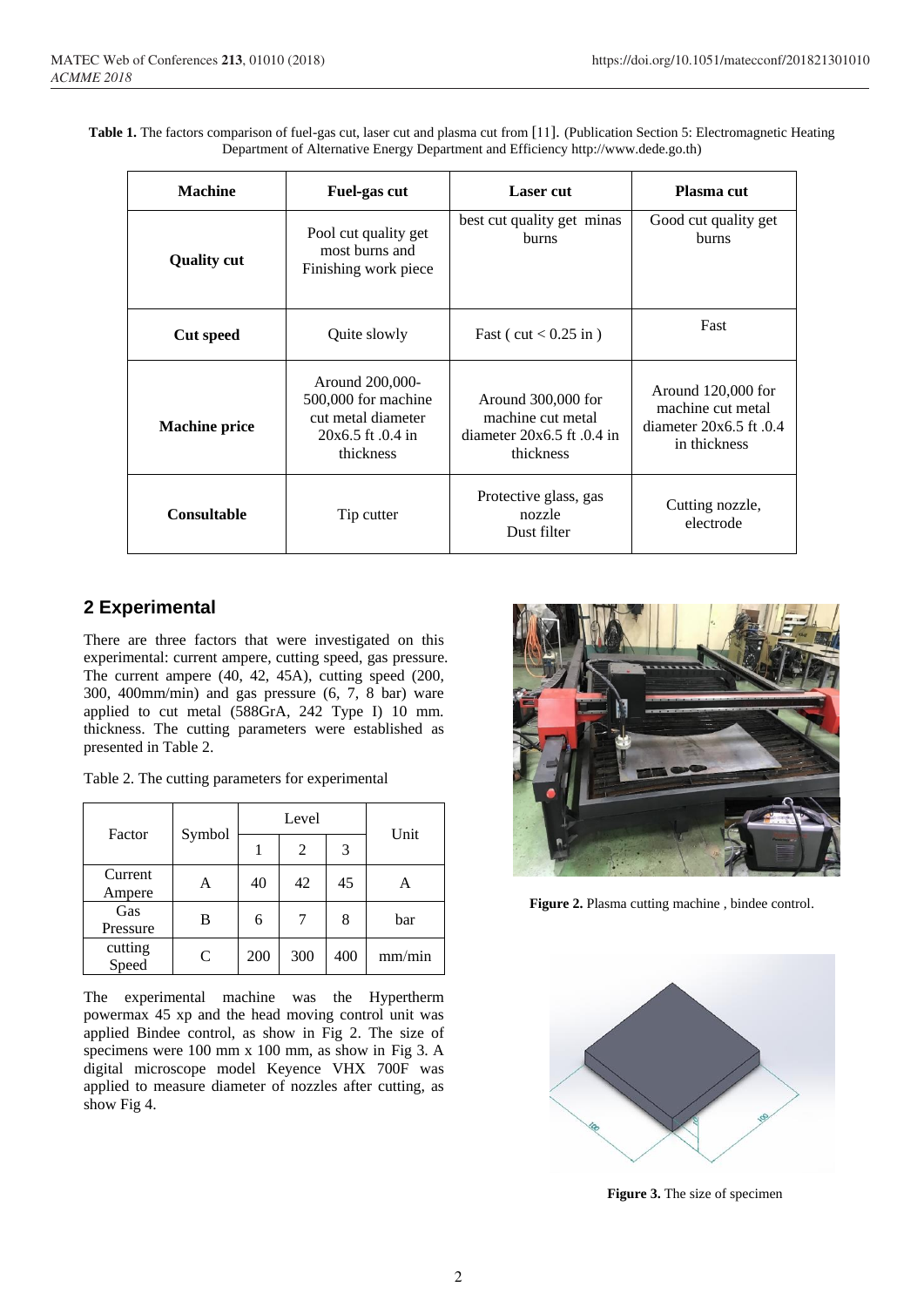

**Figure 4.** Digital microscope Keyence VHX 700P.



Current ampere 42 A Gas pressure 7



Current ampere 40 A Gas pressure 7



Current ampere 40 A Gas pressure 8

bar



Current ampere 45 A Gas pressure 7

**Figure 5.** The variation of orifice nozzle.

# **4 Result**

Based on single parameter plasma cutting, the wear of orifice nozzle depended on current ampere and gas pressure, respectively. Beside, two factors analysis founded the interaction between current ampere and gas pressure that effect to wear orifice nozzle, as shown in Table 1. The results of the experiment was obtained from twenty-seven examples, which measure the orifice diameter to check the wear by a digital microscope, as shown in figure 5. Minitab statistic software was applied to analyze interaction effects of those parameters, as shown in table 3.

| Source                             | DF             | Adj SS   | Adj MS   | F-Value | P-Value |
|------------------------------------|----------------|----------|----------|---------|---------|
| Current ampere                     | $\overline{c}$ | 0.000045 | 0.000023 | 0.62    | 0.562   |
| Gas pressure                       | 2              | 0.000070 | 0.000035 | 0.96    | 0.423   |
| Cutting speed                      | $\overline{c}$ | 0.000386 | 0.000193 | 5.27    | 0.035   |
| Current ampere*Gas<br>pressure     | 4              | 0.000079 | 0.000020 | 0.54    | 0.714   |
| Current<br>ampere*Cutting<br>speed | 4              | 0.000155 | 0.000039 | 1.06    | 0.437   |
| Gas<br>pressure*Cutting<br>speed   | 4              | 0.000371 | 0.000093 | 2.53    | 0.123   |
| Error                              | 8              | 0.000293 | 0.000037 |         |         |
| Total                              | 26             | 0.001399 |          |         |         |

#### Table 3. ANOVA analysis by minitab software



**Figure 6.** Residual Plots for Nozzle diameter.



**Figure 7.** Interaction plot Nozzle diameter.